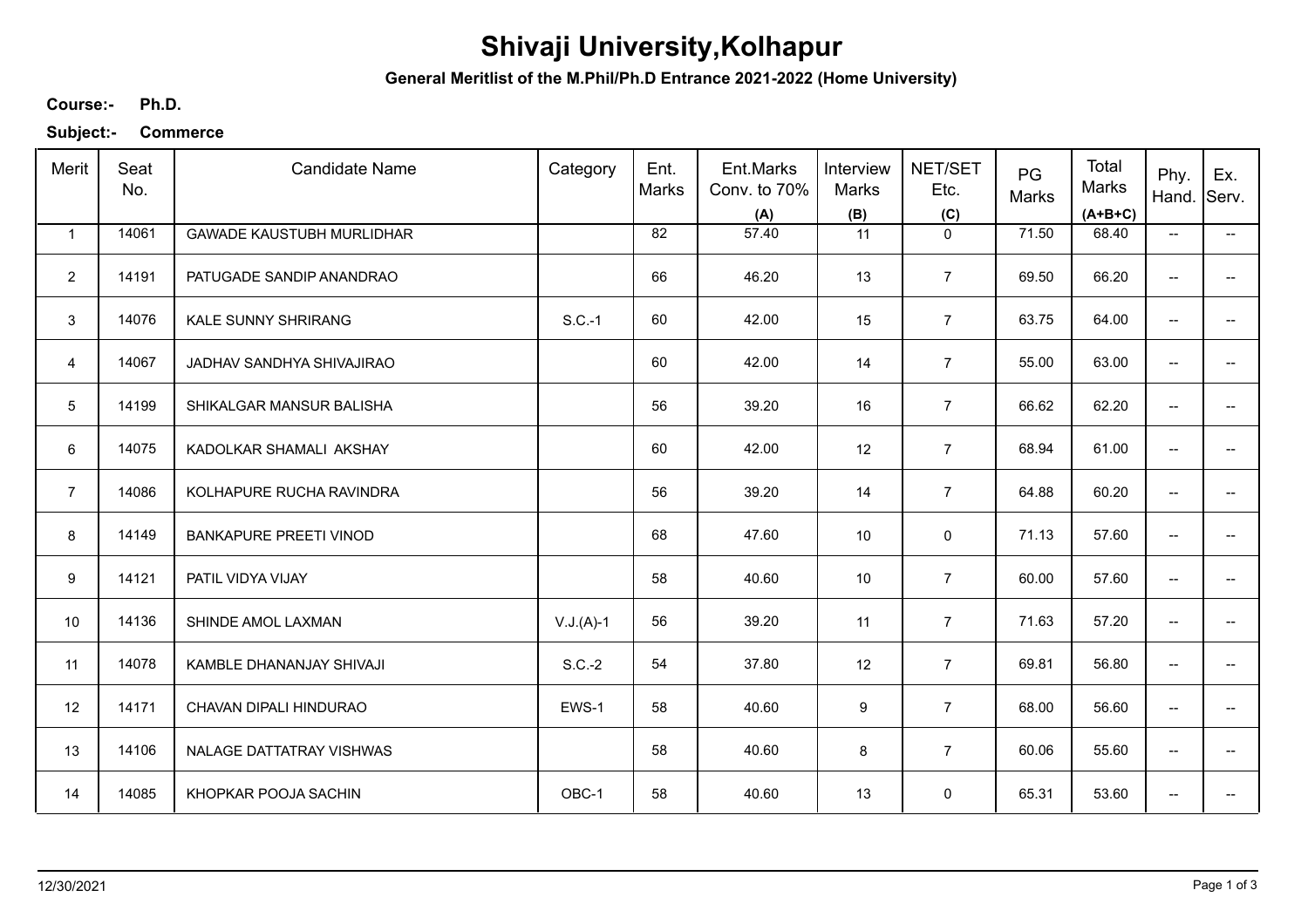## **Shivaji University,Kolhapur**

**General Meritlist of the M.Phil/Ph.D Entrance 2021-2022 (Home University)**

**Ph.D. Course:-**

**Subject:- Commerce**

| Merit | Seat<br>No. | <b>Candidate Name</b>         | Category | Ent.<br>Marks | Ent.Marks<br>Conv. to 70%<br>(A) | Interview<br>Marks<br>(B) | NET/SET<br>Etc.<br>(C) | PG<br>Marks | Total<br>Marks<br>$(A+B+C)$ | Phy.<br>Hand.            | Ex.<br>Serv.             |
|-------|-------------|-------------------------------|----------|---------------|----------------------------------|---------------------------|------------------------|-------------|-----------------------------|--------------------------|--------------------------|
| 15    | 14090       | MALGHAN SHARANPPA BASAVRAJ    |          | 50            | 35.00                            | 11                        | $\overline{7}$         | 63.06       | 53.00                       | $\overline{\phantom{a}}$ | $\overline{\phantom{a}}$ |
| 16    | 14140       | TARALKAR KESHAV PRABHAKAR     | SBC-1    | 62            | 43.40                            | 9                         | 0                      | 63.94       | 52.40                       | $\overline{\phantom{a}}$ | $\overline{\phantom{0}}$ |
| 17    | 15620       | <b>MALI PRAJAKTA SIDRAM</b>   | OBC-2    | 60            | 42.00                            | 10                        | 0                      | 67.19       | 52.00                       | $\overline{\phantom{a}}$ | --                       |
| 18    | 14161       | PATIL PALLAVI DEVGONDA        |          | 60            | 42.00                            | 9                         | 0                      | 60.00       | 51.00                       | $\overline{a}$           | --                       |
| 19    | 14165       | SHINDE SHRINATH MAHADEV       |          | 50            | 35.00                            | $\boldsymbol{9}$          | $\overline{7}$         | 56.88       | 51.00                       | $\overline{\phantom{a}}$ | $\qquad \qquad -$        |
| 20    | 14196       | RAJPURE VAISHALI PRASANNKUMAR |          | 56            | 39.20                            | 11                        | 0                      | 64.50       | 50.20                       | $\overline{\phantom{a}}$ | $\overline{\phantom{0}}$ |
| 21    | 14181       | JOSHI MANOHAR BHAURAO         |          | 50            | 35.00                            | 14                        | 0                      | 55.00       | 49.00                       | $\overline{\phantom{a}}$ | --                       |
| 22    | 14174       | DARBHE PRAJAKTA DATTATRAY     |          | 54            | 37.80                            | 11                        | 0                      | 61.81       | 48.80                       | --                       |                          |
| 23    | 14152       | CHOUGULE RAHUL MAHAVIR        |          | 50            | 35.00                            | 13                        | $\mathbf 0$            | 62.75       | 48.00                       | $\overline{\phantom{a}}$ |                          |
| 24    | 14089       | KUMBHAR MEGHA DATTATRAYA      | OBC-3    | 56            | 39.20                            | $\overline{7}$            | $\mathbf 0$            | 65.44       | 46.20                       | --                       |                          |
| 25    | 15631       | TAVANDKAR PAVAN PUNDALIK      |          | 52            | 36.40                            | 9                         | 0                      | 63.94       | 45.40                       | Yes                      | $\overline{\phantom{a}}$ |
| 26    | 14142       | <b>TELI VINAY RAVINDRA</b>    |          | 50            | 35.00                            | 10                        | 0                      | 73.56       | 45.00                       | $\overline{\phantom{a}}$ | $\overline{\phantom{0}}$ |
| 27    | 15622       | MORE SWAPNALI DNYANDEV        |          | 52            | 36.40                            | 8                         | $\mathbf 0$            | 61.69       | 44.40                       | $\overline{\phantom{a}}$ | $\overline{\phantom{a}}$ |
| 28    | 15627       | RAVAN BHARAT NIVRUTTI         | $S.C.-3$ | 46            | 32.20                            | 11                        | 0                      | 58.38       | 43.20                       | $\overline{\phantom{a}}$ |                          |